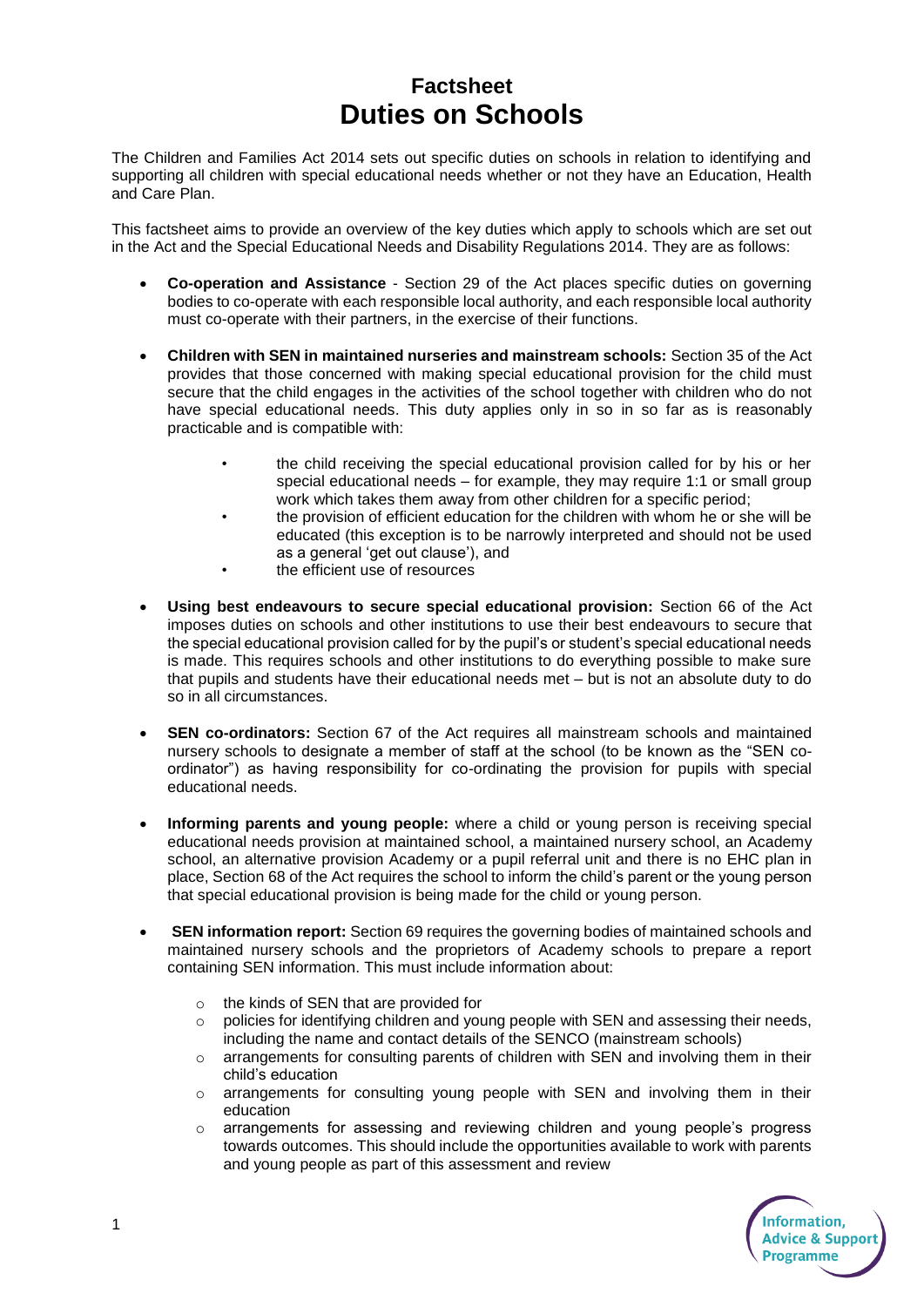- $\circ$  arrangements for supporting children and young people in moving between phases of education and in preparing for adulthood. As young people prepare for adulthood outcomes should reflect their ambitions, which could include higher education, employment, independent living and participation in society
- o the approach to teaching children and young people with SEN
- $\circ$  how adaptations are made to the curriculum and the learning environment of children and young people with SEN
- $\circ$  the expertise and training of staff to support children and young people with SEN, including how specialist expertise will be secured
- $\circ$  evaluating the effectiveness of the provision made for children and young people with **SEN**
- $\circ$  how children and young people with SEN are enabled to engage in activities available with children and young people in the school who do not have SEN
- $\circ$  support for improving emotional and social development. This should include extra pastoral support arrangements for listening to the views of children and young people with SEN and measures to prevent bullying
- o how the school involves other bodies, including health and social care bodies, local authority support services and voluntary sector organisations, in meeting children and young people's SEN and supporting their families
- arrangements for handling complaints from parents of children with SEN about the provision made at the school.
- **Equality and inclusion:** paragraph 6.8 of the SEND Code of Practice says that schools should regularly review and evaluate the breadth and impact of the support they offer or can access.Schools must co-operate with the local authority in reviewing the provision that is available locally and in developing the Local Offer. Schools should also collaborate with other local education providers to explore how different needs can be met most effectively. They must have due regard to general duties to promote disability equality.
- **Careers guidance for children and young people –** paragraph 6.13 of the Code of Practice states that maintained schools and pupil referral units must ensure that pupils from Year 8 until Year 13 are provided with independent careers guidance. Academies are also subject to this duty through their funding agreements.
- **Identifying SEN in schools –** Paragraph 6.14 to 6.35 of the Code of Practice states all schools should have a clear approach to identifying and responding to SEN and should seek to identify pupils making less than expected progress given their age and individual circumstances, focusing on four broad areas of need:
	- o Communication and interaction
	- o Cognition and learning
	- o Social, emotional and mental health difficulties
	- Sensory and/or physical needs

Where, despite the school having taken relevant and purposeful action to identify, assess and meet the SEN of the child or young person, the child or young person has not made expected progress, the school or parents should consider requesting an Education, Health and Care needs assessment. To inform its decision the local authority will expect to see evidence of the action taken by the school as part of SEN support.

 **Involving parents and pupils in planning and reviewing progress** – Paragraphs 6.64 to 6.71 of the Code of Practice states that Schools must provide an annual report for parents on their child's progress. A record of the outcomes, action and support agreed through the discussion should be kept and shared with all the appropriate school staff. This record should be given to the pupil's parents. The school's management information system should be updated as appropriate.

Unless stated otherwise, these duties apply to:

- mainstream schools;
- maintained nursery schools;